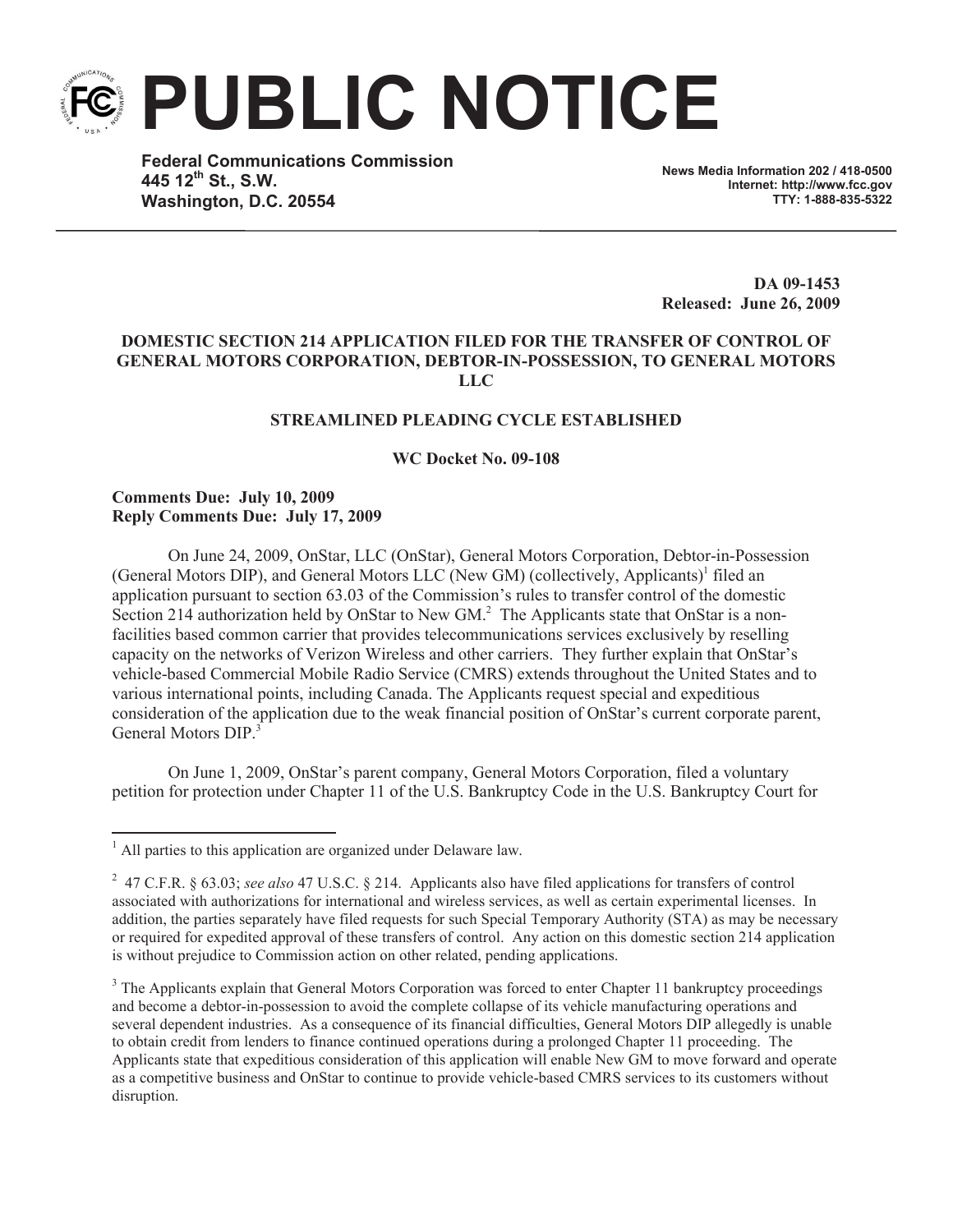the Southern District of New York (the Bankruptcy Court).<sup>4</sup> As a result of this bankruptcy filing, and in accordance with the U.S. Bankruptcy Code, General Motors Corporation currently is operating as a debtor-in-possession under supervision of the Bankruptcy Court. General Motors DIP has requested approval from the Bankruptcy Court to transfer certain assets, including OnStar and its FCC licenses, to New GM.<sup>5</sup>

Upon approval from the Bankruptcy Court, four entities will hold membership interests in New GM: the United States Treasury (UST) (60.8 percent); UAW Retiree Medical Benefits Trust (New VEBA) (17.5 percent); 7176384 Canada, Inc., a wholly-owned subsidiary of the Canadian Development Investment Corporation (CDIC) (11.7 percent); and General Motors Corporation (Old GM) (10 percent). The initial board of directors of New GM will have 13 members, and UST will have the power to designate 10 of the 13 members.

Applicants assert that the proposed transaction is entitled to presumptive streamlined treatment under section 63.03(b)(1) of the Commission's rules, and that a grant of the application will serve the public interest, convenience, and necessity. 6

Domestic Section 214 Application Filed for the Transfer of Control of General Motors, Corporation, Debtor-in-Possession, to General Motors LLC, WC Docket No. 09-108 (filed June 24, 2009).

# **GENERAL INFORMATION**

The Wireline Competition Bureau finds, upon initial review, that the transfer of control identified herein is acceptable for filing as a streamlined application. The Commission reserves the right to return any transfer of control application if, upon further examination, it is determined to be defective and not in conformance with the Commission's rules and policies. Pursuant to section 63.03(a) of the Commission's rules, 47 C.F.R.  $\S$  63.03(a), interested parties may file comments **on or before July 10, 2009,** and reply comments **on or before July 17, 2009**. Unless otherwise notified by the Commission, the Applicants may transfer control on the  $31<sup>st</sup>$  day after the date of this notice.<sup>7</sup> Comments must be filed electronically using  $(1)$  the Commission's Electronic Comment Filing System (ECFS) or (2) the Federal Government's e-Rulemaking Portal. *See* 47 C.F.R. § 63.03(a) ("All comments on streamlined applications shall be filed electronically . . . ."); *Electronic Filing of Documents in Rulemaking Proceedings*, 63 FR 24121 (1998).

- Comments may be filed electronically using the Internet by accessing the ECFS, http://www.fcc.gov/cgb/ecfs/, or the Federal e-Rulemaking Portal, http://www.regulations.gov. Filers should follow the instructions provided on the website for submitting comments.
- For ECFS filers, if multiple docket or rulemaking numbers appear in the caption of this proceeding, filers must transmit one electronic copy of the comments for each docket or rulemaking number referenced in the caption. In completing the transmittal screen, filers should

 $6$  47 C.F.R. § 63.03(b)(1).

 $<sup>7</sup>$  Such authorization is conditioned upon receipt of any other necessary approvals from the Commission in</sup> connection with the proposed transaction.

<sup>4</sup> *See* In re *General Motors Corporation, Debtor*, Case No. 09-50026 (REG) (Bankr. S.D.N.Y. filed June 1, 2009).

<sup>5</sup> *See* In re *General Motors Corporation, Notice of Sale Hearing to Sell Substantially All of Debtors' Assets Pursuant to Master Sale and Purchase Agreement with Vehicle Acquisition Holdings, LLC, A U.S. Treasury-Sponsored Purchaser*, Case No. 09-50026 (REG) (Bankr. S.D.N.Y. filed June 2, 2009)